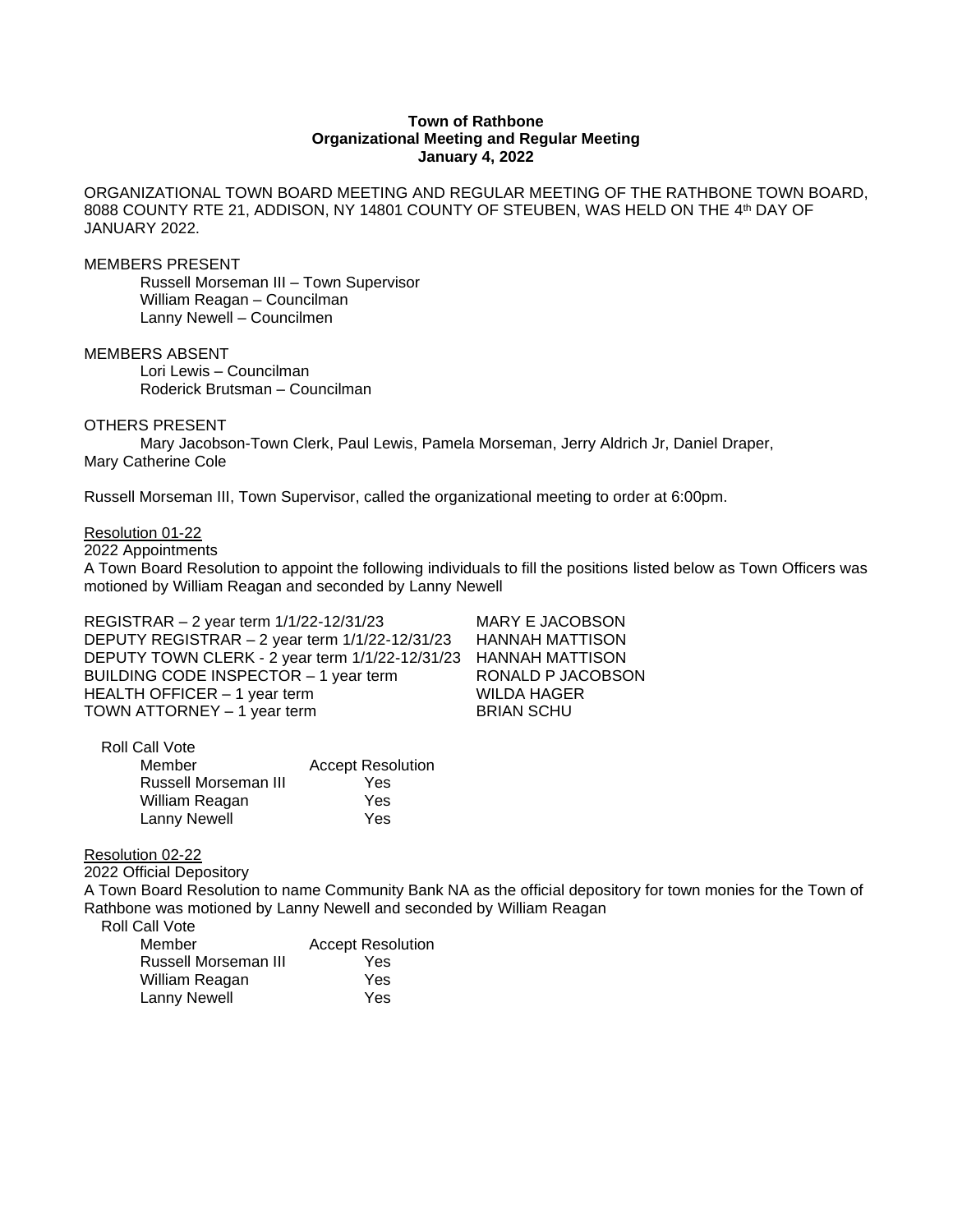### Resolution 03-22

2022 Official Publications

A Town Board Resolution to name the town website and The Leader as the official publication for legal notices and the town website and the Addison Post as the official publication for notice of public hearings and other communications affecting only the residents of the Town of Rathbone was motioned by William Reagan and seconded by Lanny Newell

Roll Call Vote

| Member               | <b>Accept Resolution</b> |
|----------------------|--------------------------|
| Russell Morseman III | Yes                      |
| William Reagan       | Yes                      |
| <b>Lanny Newell</b>  | Yes                      |

## Resolution 04-22

Bank Account Signers

A Town Board Resolution to designate the following individuals as signers on town accounts at Community Bank, NA: Michael Knopf as signer for the justice account, Mary E Jacobson as signer for the town clerk account, the town clerk DEC account, and the tax collector account, and Russell Morseman III as the signer on the supervisor accounts was motioned by Lanny Newell and seconded by William Reagan

Roll Call Vote

| <b>Accept Resolution</b> |
|--------------------------|
| Yes                      |
| Yes                      |
| Yes                      |
|                          |

### Resolution 05-22

## Town Policies

A town board resolution to review and adopt the town policies including the Equal Employment Opportunity Policy, Complaints and Grievance Policy, Sex Discrimination & Sexual Harassment Policy, Code of Ethics, Cyber Policy, Drug and Alcohol Policy, Procurement Policy, Vehicle Use Policy, Lockout Tag out Policy, Workplace Violence Policy, Hearing Conservation Policy, Hazardous Material Response Policy, Tobacco/Smoke Free Policy, LEP Plan was motioned by Lanny Newell and seconded by William Reagan

Roll Call Vote

| Member               | <b>Accept Resolution</b> |
|----------------------|--------------------------|
| Russell Morseman III | Yes                      |
| William Reagan       | Yes                      |
| <b>Lanny Newell</b>  | Yes                      |

Resolution 06-22

2022 Meeting Times

A Town Board Resolution to hold the regular monthly meetings of the Rathbone Town Board on the first Thursday of each month at 6:00pm was motioned by Lanny Newell and seconded by William Reagan

Roll Call Vote

| Member               | <b>Accept Resolution</b> |
|----------------------|--------------------------|
| Russell Morseman III | Yes                      |
| William Reagan       | Yes                      |
| Lanny Newell         | Yes                      |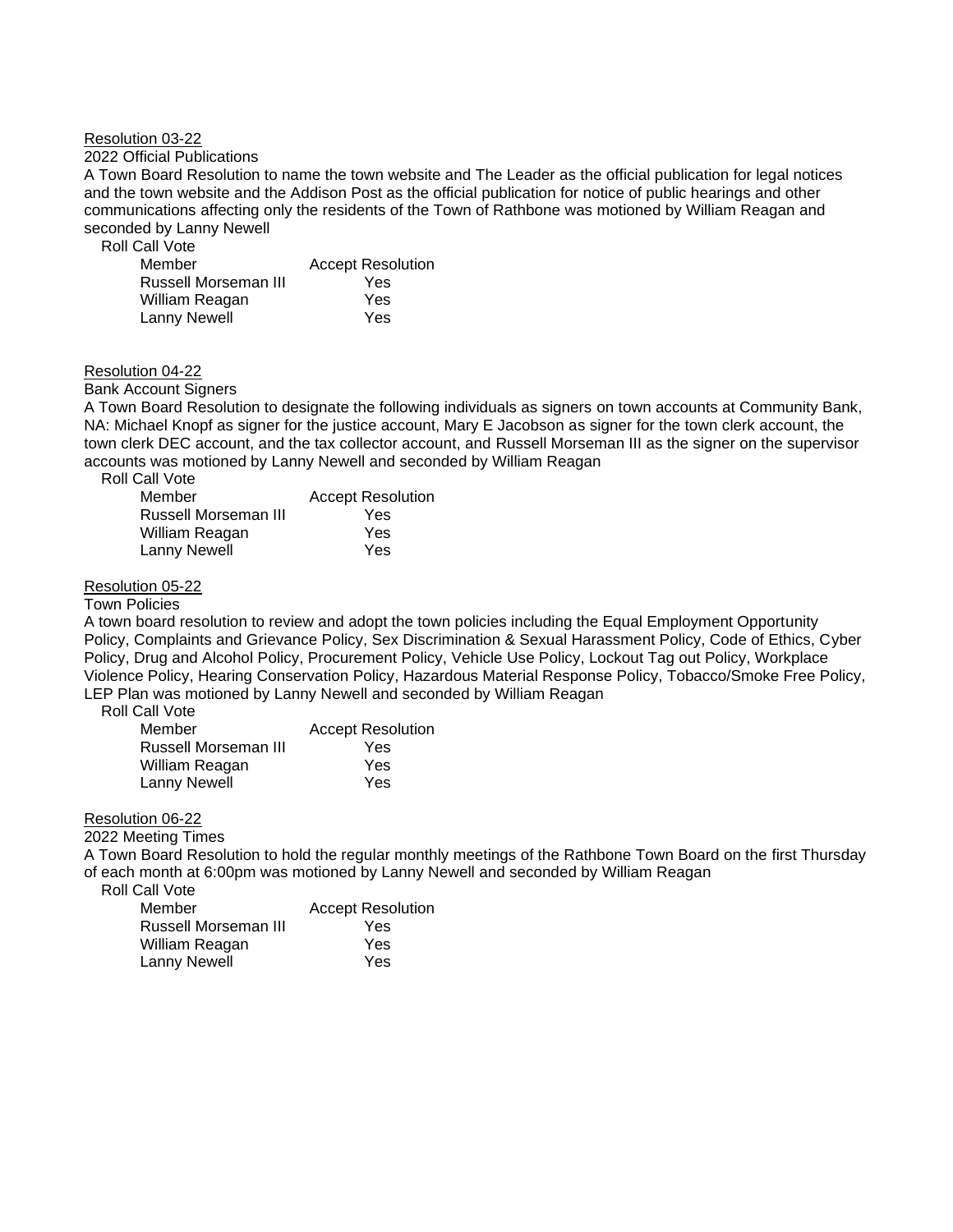Resolution 07-22 2022 Mileage Rate A Town Board Resolution to set the town mileage rate at \$0.58 per mile was motioned by Lanny Newell and seconded by William Reagan Roll Call Vote Member **Accept Resolution** 

| Russell Morseman III | Yes |
|----------------------|-----|
| William Reagan       | Yes |
| <b>Lanny Newell</b>  | Yes |

#### Resolution 08-22

### 2022 Town Salaries

A Town Board Resolution to set the town salaries as presented in the 2022 Town Budget and as described below was motioned by William Reagan seconded by Lanny Newell

|  | <b>Roll Call Vote</b> |
|--|-----------------------|
|  |                       |

| Member               | <b>Accept Resolution</b> |
|----------------------|--------------------------|
| Russell Morseman III | Yes                      |
| William Reagan       | Yes                      |
| Lanny Newell         | Yes                      |

# POSITION SALARY

| -------                                      |                  |
|----------------------------------------------|------------------|
| <b>TOWN SUPERVISOR</b>                       | 9,000.00         |
| TOWN CLERK / TAX COLLECTOR                   | 10.000.00        |
| TOWN BOARD (4 MEMBERS/\$1200 each)           | \$<br>4,800.00   |
| <b>TOWN JUSTICE</b>                          | 4,110.00         |
| <b>COURT CLERK</b>                           | \$<br>600.00     |
| <b>TOWN ASSESSOR</b>                         | \$<br>7,800.00   |
| SUPERINTENDANT OF HIGHWAYS                   | 30,000.00        |
| GRIEVANCE BOARD (2 MEMBERS/ \$225.00 each)   | 450.00           |
| CHAIRMAN GRIEVANCE BOARD                     | \$<br>250.00     |
| <b>BUDGET OFFICER</b>                        | \$<br>2,600.00   |
| <b>BOOK KEEPER</b>                           | 2,600.00         |
| <b>BUILDING CODE INSPECTOR</b>               | 3,900.00         |
| ANIMAL CONTROL OFFICER                       | \$<br>14.00 / HR |
| <b>HEALTH OFFICER</b>                        | \$<br>400.00     |
| (\$1500.00 BUDGETED)<br><b>TOWN ATTORNEY</b> | \$<br>1,000.00   |

### Resolution 09-22

Open Regular meeting

A Town Board Resolution to adjourn the Organization Meeting and open the January regular monthly meeting was motioned by William Reagan and seconded by Lanny Newell

 Roll Call Vote **Accept Resolution** Russell Morseman III **Yes**<br>William Reagan **Yes** William Reagan Lanny Newell Yes